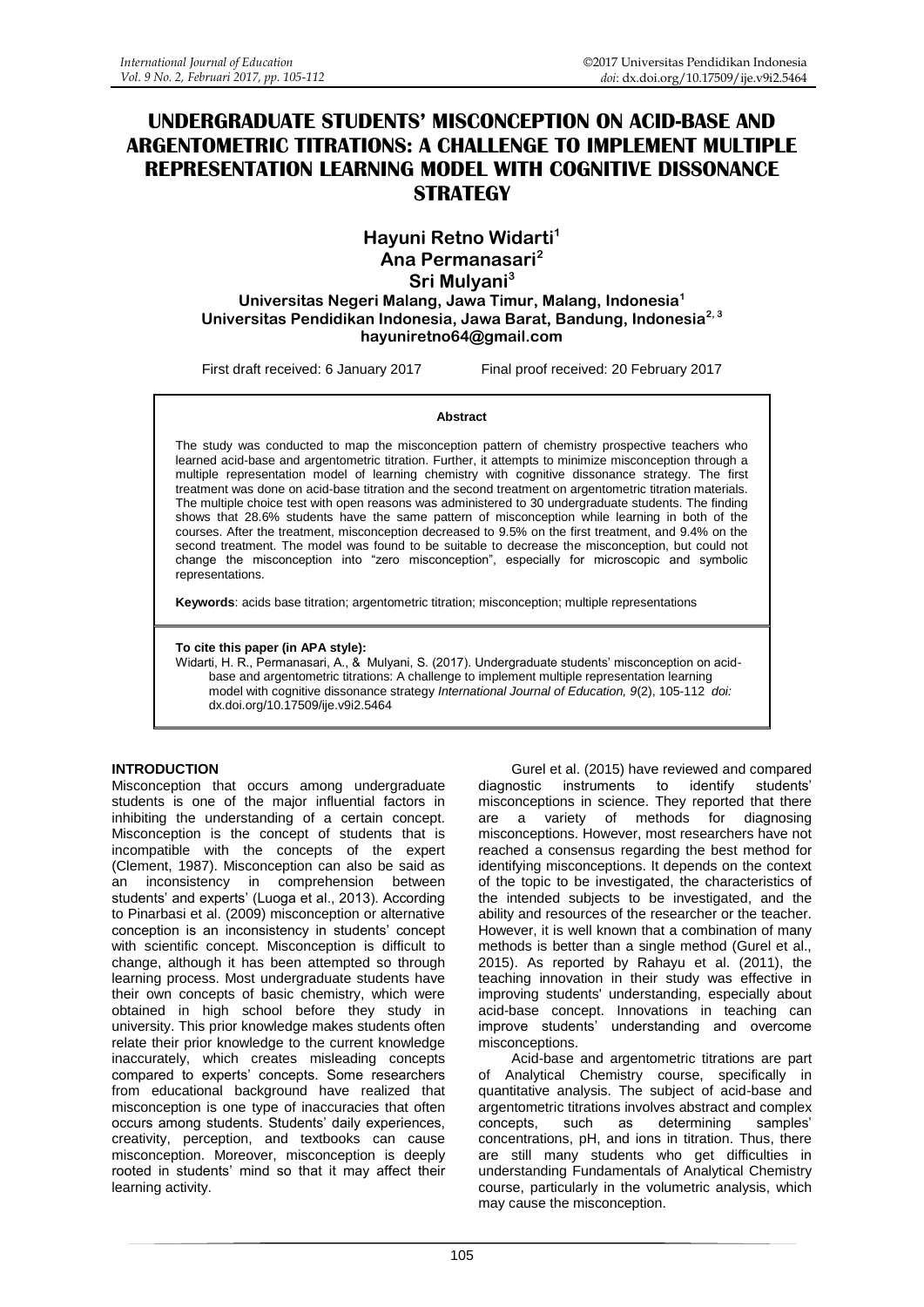Misconception in chemistry courses, particularly in Basic Analytical Chemistry for undergraduate students who learn acid-base and argentometric titrations, is the issue that needs to be solved. The occurrence of misconception will become a problem because if it is not treated, it may affect the processing concept. Other studies that relate to chemistry misconceptions have been done by some experts. Research on chemistry misconceptions in acids-bases has been done by Pinarbasi (2007), showing that Turkey undergraduate students have some general misconceptions on the concept of acid and base. Another similar misconception of acid-base has also been found by Cros et al. (1986, 1988); Nakleh and Krajcik (1994); Kala et al. (2013); Damanhuri et al. (2016); and Tumay (2016). In this regard, Ozmen and Yildirim (2005) argued that Chemistry includes a number of abstract concepts; therefore, most students have difficulties in understanding and learning these concepts.

Acid and base concepts are two of the most important concepts in both primary and secondary curricula. There have been numerous studies on these concepts in the literature. These studies show that learners at all levels have common misconceptions (Ozmen and Yildirim, 2005). Ozmen and Yildirim (2005) show that work sheets are more effective teaching materials than traditional teaching methods. Traditional instructional methods may have a significant effect on students' misconceptions, but they are far from being sufficient in remediation of students' misconceptions that are resistant to change. For this reason, alternative teaching strategies that make students active in learning activities should be developed and used in classroom teaching.

A teacher needs to implement suitable learning strategies, so that misconceptions can be identified and reduced. Misconceptions in learning acid-base and argentometric titrations will destroy the system of student understanding of the analytical chemistry course as a whole, considering the concepts of acidbase titration and argentometric titration are related to each other. Here, we report the use of a learning model with multiple representations with cognitive dissonance strategy to reduce undergraduate students' misconception of acid-base and argentometric titration.

## **LITERATURE REVIEW**

#### **Misconceptions of Acid-base and Argentometric Titration**

Acid-base titration is a titration using acid and base standard solution, while argentometric titration uses a standard solution of silver nitrate. The endpoint of both titrations is usually signaled by a sharp change in the color of the solution. The titer volume obtained can be used to calculate the concentration of the sample. As a common characteristic of chemical concepts in general, titration provides many abstract and complex concepts. This characteristic causes many students to get into difficulty and even to hold misconception.

The concept that is considered difficult by students includes the species of ions involved in the titration process (before, during and after the endpoint of titration), titration curve, equation, and stoichiometry. One of the solutions to overcome this

issue is that a lecturer is expected to provide macroscopic, submicroscopic, and symbolic representations when giving explanation. This effort can improve students' understanding of the concepts and reduce students' misconception.

#### **Multiple Representation Learning Model with Cognitive Dissonance Strategy**

Wandersee et al. (in Chiu & Wu, 2009) stated that representation is a way to express phenomena, object, abstract concepts, idea, mechanism or process, and system. The use of various ways (representation modes) to represent a phenomenon is called multiple representations. In the same way, Waldrip et al. (2006) confirmed that multiple representation is re-representing the same concept using various forms of descriptive representation modes (verbal, graphic, table), experimental, mathematical, figurative (pictorial, analogy, and metaphor), and axial-operational modes.

Cognitive dissonance is a disagreement of people's beliefs, ideas, and values with the existing beliefs, ideas, and values (Festinger, 2014). In the learning process, students can experience a cognitive dissonance when they get a piece of information which is different from their beliefs. According to Lee et al. (2003) cognitive dissonance has a practical implication in many disciplines, such as cognitive conflict in learning. Dreyfus et al. (1990) explained that the cognitive conflict strategy can facilitate students' conceptual change. This conceptual change can in turn facilitate the change of students' misconceptions towards students' scientific understanding. The scientific understanding will eventually improve student learning achievement.

Previous studies confirmed that students' misconception is resistant and difficult to be eliminated. Therefore, teachers are highly suggested to implement a learning strategy in order to identify and eliminate students' misconception. Multiple representations by cognitive dissonance (MRCD) is a recommended strategy to address the issue. MRCD model is conducted by providing two different representations in order to generate a cognitive conflict within students' mind. The rise of cognitive dissonance will change students' behavior to be more motivated for understanding the concept. Therefore, it is important that cognitive dissonance strategy is implemented by asking-question method. The questions provided in implementing the method should be presented in various representations of chemical concepts. This strategy is expected to facilitate students' cognitive change towards misconception elimination as well as understanding improvement.

## **METHOD**

This study used a descriptive method. The participants of this study were undergraduate students in chemistry education from batch 2014 to 2015 in State University of Malang (UM). There were 30 students enrolled in Fundamentals of Analytical Chemistry class. The instrument used in this study was a multiple choice test with reasons. The test consisted of 18 questions: 10 questions of acid-base titration and 8 questions of argentometric titration. The reasons given by students were reflected from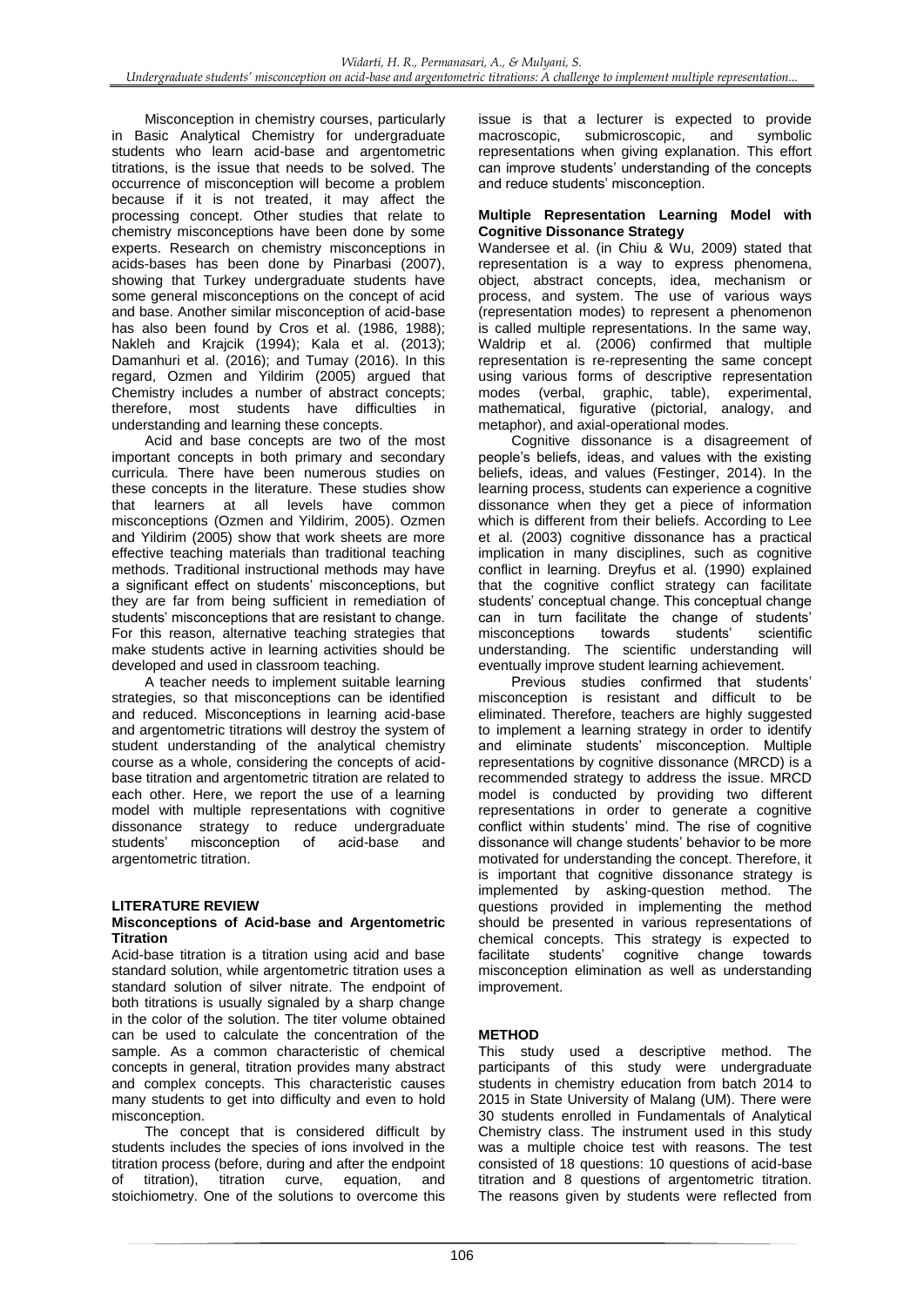their processing ability and their understanding of the concepts that they have learned. Based on their answers and reasons, whether students' perspective on any concept is in line with the exact scientific concept can be identified.

Misconception identification was done by using the CRI scale to measure students' confidence in answering each question. The CRI scale used in this study was a modification from Hasan et al. (1999), performed by Potgieter et al. (2005) with four scales:  $1 =$  Guessing;  $2 =$  Unsure;  $3 =$  Sure;  $4 =$  Very Sure. Low CRI level (1-2) shows students' hesitancy in answering the questions. CRI level of 3-4 shows students' great confidence in answering the questions. Students' hesitancy in answering the questions was caused by the limited confidence in dealing with the answers given. Kurbanoglu & Akin (2010) reported that students who fully understand a concept will have high confidence. From this statement, it can be interpreted that the students who answer the question with a lower CRI value (1-2) lack concept understanding. High CRI value (3-4) shows that students have more confidence to answer the questions. This shows that the students will perform based on the concept of competence in answering questions.

The CRI level criteria developed by Hasan by adding the reasons had been modified due to problems occurred in their implementation in Indonesia, in which most Indonesian students are always not sure with their reasons in selecting answers from the given questions. This constraint has been addressed by Hakim et al. (2012). He reported that if students answer correctly and the reasons are also true, despite the low level of confidences, it can be concluded that those students understand the concepts but are not confident enough in answering the given questions. The CRI classification modified by Potgieter et al. (2005) and Hakim et al. (2012) can be seen in Table 1.

Table 1. The criteria of misconception identification based on CRI

| <b>Answers</b> | <b>Reasons</b> | <b>CRI value</b> | <b>Description</b>                                                  |
|----------------|----------------|------------------|---------------------------------------------------------------------|
| True           | True           | > 2              | Understand the concept of well                                      |
| True           | True           | < 2              | Understand the concept but are not confident with the answers given |
| True           | False          | > 2              | <b>Misconceptions</b>                                               |
| True           | False          | < 2              | Do not know the concept                                             |
| False          | True           | > 2              | <b>Misconceptions</b>                                               |
| False          | True           | < 2              | Do not know the concept                                             |
| False          | False          | >2               | <b>Misconceptions</b>                                               |
| False          | False          | < 2              | Do not know the concept                                             |

## **RESULTS AND DISCUSSION**

The initial study of students enrolled in the Fundamentals of Analytical Chemistry course found misconception on the volumetric analysis material or topic, which is still related to the acid-base and argentometric titration materials. The average results of both of the materials can be seen in Table 2.

| Table 2. The average result of undergraduate students' comprehension in the initial study |
|-------------------------------------------------------------------------------------------|
|-------------------------------------------------------------------------------------------|

| <b>Concepts</b>         | Average score of students' comprehension of each concept |                          |       |                       |                      |      |  |
|-------------------------|----------------------------------------------------------|--------------------------|-------|-----------------------|----------------------|------|--|
|                         |                                                          | <b>Misconception (M)</b> |       | Lack of knowledge (L) | Correct concepts (C) |      |  |
|                         | Total                                                    | %                        | Total | %                     | Total                | %    |  |
| Acid-base Titration     | 22                                                       | 31.4                     | 15    | 21.4                  | 33                   | 47.2 |  |
| Argentometric Titration | 18                                                       | 25.7                     | 20    | 28.6                  | 32                   | 45.7 |  |
| Average Percentage      |                                                          | 28.6                     |       | 25.0                  |                      | 6.4  |  |

Based on the data presented in Table 2, there were misconceptions: 31.4% in acid-base titration and 25.7% in argentometric titration. The average misconception among students in both of the materials was 28.6%. Thus, an attempt to overcome this situation is needed.

Concept comprehension is a group of changes in the behavior of students who are affected by the intellectual capability that includes several levels; remembering (C1), understanding (C2) apply (C3), analyzing (C4), evaluating (C5), and creates (C6) (Anderson & Krathwohl, 2001). Every student has different levels of ability in understanding concepts, even if they learn the same material and from the same lecturer. This difference results in the various skill levels among students, which can create misconception toward the concept that is being learned. In fact, the acid-base and argentometric titrations have been learned by students in high

school and Basic Chemistry course. However, it does not guarantee that there will not be misconceptions. Thus, conducting a test using multiple choices with reasons was done to identify whether there was any misconception among students. The eighteen questions given were categorized into two different groups, as can be seen in Table 3.

The number and percentage of students' answers to each item can be seen in Table 4 and Table 5; meanwhile, the overall picture of students' levels of comprehension before and after the treatment on both materials is shown in Figure 1.

Table 4 and Table 5 show the tendency of<br>roraduate students' misconceptions on undergraduate students' misconceptions on questions number 3, 4, 7, 9, 14, 15 and 18. The percentages of the tendencies and misconceptions of undergraduate students on the acid-base and argentometric titrations materials can be seen in Table 6.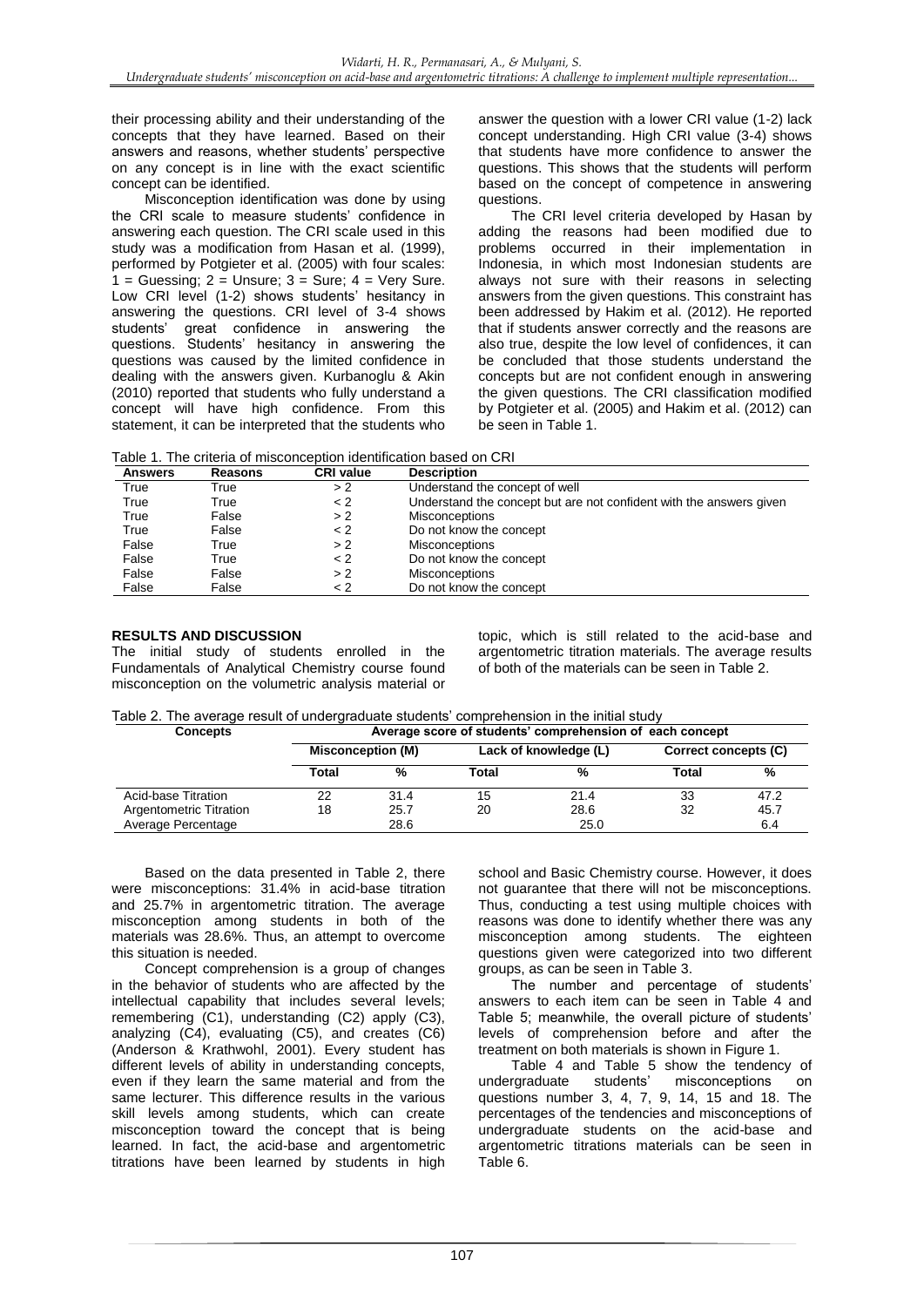### *Undergraduate students' misconception on acid-base and argentometric titrations: A challenge to implement multiple representation...*

#### Table 3. Questions categorized based on sub-concepts and competencies

| No. | Sub concept        | Competencies                                                                                                                           | Questions number | Cognitive level |
|-----|--------------------|----------------------------------------------------------------------------------------------------------------------------------------|------------------|-----------------|
| 1   | Acid-base          | • Applying the concept of acid-base titration                                                                                          |                  | C <sub>3</sub>  |
|     | titration          | • Interpreting the pH value and specie that exist in<br>solution in the titration curve of acetic acid with NaOH                       | 2, 3, 4.5, 6     | C5              |
|     |                    | Describing species that exist in the titration process of<br>the ammonia solution with HCI                                             |                  | C <sub>3</sub>  |
|     |                    | • Selecting appropriate indicators in acid-base titration                                                                              | 8                | C <sub>5</sub>  |
|     |                    | • Calculating the concentration of acid-base titration of<br>the sample                                                                | 9                | C <sub>3</sub>  |
|     |                    | • Determining the type of acid-base titration                                                                                          | 10               | C4              |
| 2   | Argento-<br>metric | • Calculating the concentration of sample by<br>argentometric titration                                                                | 11               | C <sub>3</sub>  |
|     | Titration          | Distinguishing the types of argentometric titration                                                                                    | 12               | C <sub>2</sub>  |
|     |                    | • Interpreting the value of PAg/PX and species that exist<br>in the solution based on the curve between NaCl with<br>AqNO <sub>3</sub> | 13, 14, 15, 16   | C5              |
|     |                    | • Interpreting the titration curve between $AqNO3$ solution<br>with NaCl                                                               | 17               | C <sub>5</sub>  |
|     |                    | • Determining Br purity by argentometric titration                                                                                     | 18               | CЗ              |

#### Table 4. The number and percentage of undergraduate students' answers of acid-base titration **Question Number and Percentage of Student**

| wucauon<br>number |                          |     |       | <b>Remperand Fercentage or Otagem</b> |                             |      |  |  |  |  |
|-------------------|--------------------------|-----|-------|---------------------------------------|-----------------------------|------|--|--|--|--|
|                   | <b>Misconception (M)</b> |     |       | Lack of Knowledge (L)                 | <b>Correct Concepts (C)</b> |      |  |  |  |  |
|                   | <b>Total</b>             | %   | Total | %                                     | Total                       | %    |  |  |  |  |
|                   |                          |     |       |                                       | 30                          | 100  |  |  |  |  |
| ⌒                 |                          |     | 9     | 30                                    | 21                          | 70   |  |  |  |  |
| ົ                 | 5                        | 17  | 9     | 30                                    | 16                          | 53   |  |  |  |  |
|                   | 5                        | 17  | 8     | 27                                    | 17                          | 56   |  |  |  |  |
|                   | っ                        |     | 15    | 50                                    | 13                          | 43   |  |  |  |  |
| 6                 |                          |     |       |                                       | 27                          | 90   |  |  |  |  |
|                   | 5                        | 17  | 8     | 27                                    | 17                          | 56   |  |  |  |  |
| ິ                 | ົ                        | 10  | っ     |                                       | 25                          | 83   |  |  |  |  |
| 9                 | 5                        | 17  | 16    | 53                                    | 9                           | 30   |  |  |  |  |
| 10                |                          |     | 3     | 10                                    | 26                          | 87   |  |  |  |  |
| Average           |                          | 9.5 |       | 23.7                                  |                             | 66.8 |  |  |  |  |

## Table 5. The number and percentage of undergraduate students' answers of argentometric titration

| Question |                   |     |                       | Number and Percentage (%) of Student |       |                      |  |
|----------|-------------------|-----|-----------------------|--------------------------------------|-------|----------------------|--|
| number   | Misconception (M) |     | Lack of Knowledge (L) |                                      |       | Correct Concepts (C) |  |
|          | Total             | %   | Total                 |                                      | Total | %                    |  |
|          |                   |     |                       | 30                                   | 21    | 70                   |  |
| 12       |                   |     |                       | 10                                   | 27    | 90                   |  |
| 13       |                   |     |                       |                                      | 28    | 93                   |  |
| 14       |                   | 20  |                       |                                      | 22    | 73                   |  |
| 15       |                   | 17  |                       |                                      | 23    | 76                   |  |
| 16       |                   |     |                       | 20                                   | 22    | 73                   |  |
|          |                   | 10  |                       |                                      | 27    | 90                   |  |
| 18       |                   | 14  |                       |                                      | 25    | 83                   |  |
| Average  |                   | 9.4 |                       | 9.6                                  |       | 810                  |  |



Figure 1. Students' levels of comprehension on several treatments

Note:  $0 =$  before the treatment which was done in an initial study,  $1 =$  treatment I on acid-base titration, and  $2 =$  treatment II on argentometric titration.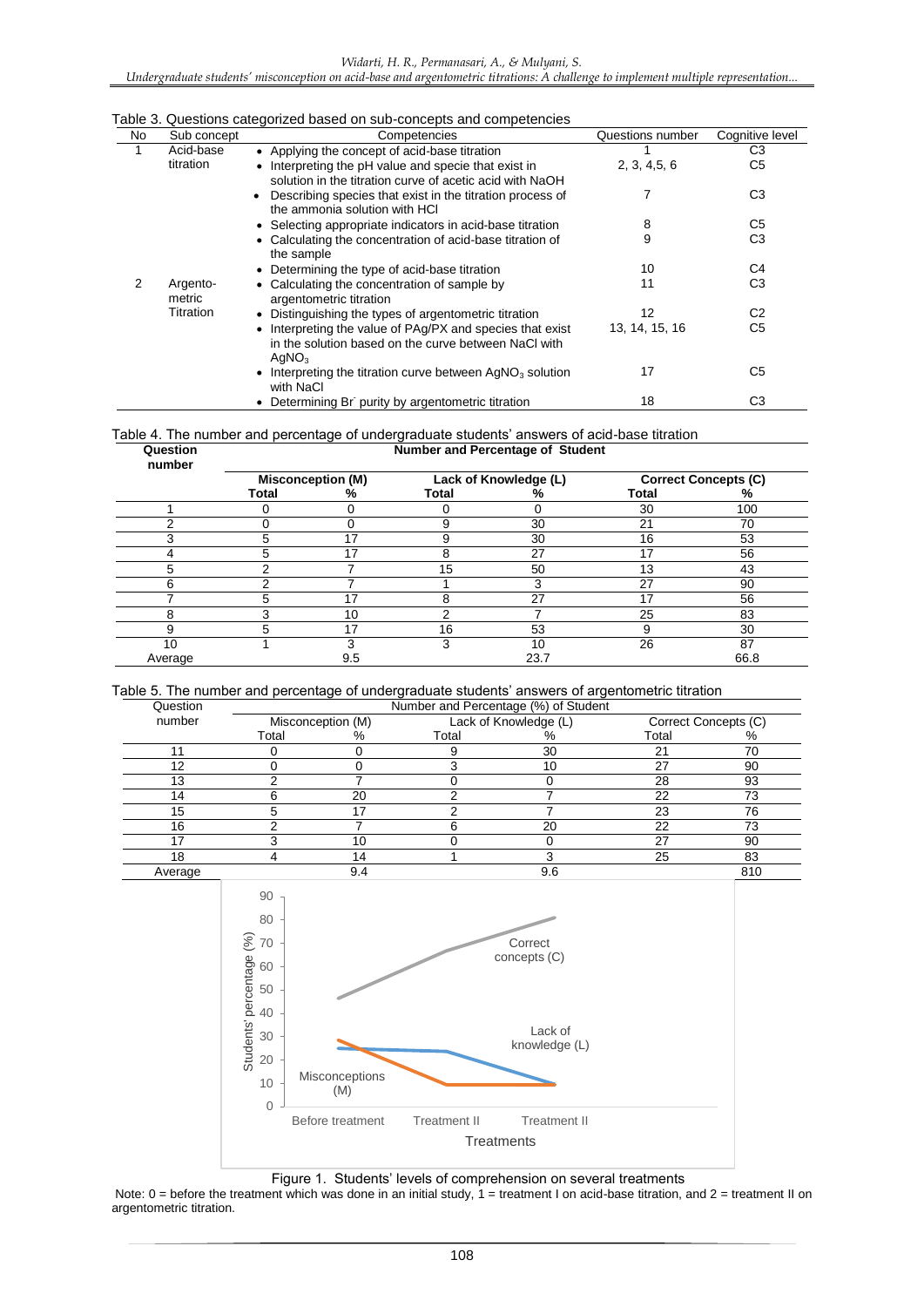| No. | <b>Misconceptions</b>                                                                                                                                                        | Percentage |
|-----|------------------------------------------------------------------------------------------------------------------------------------------------------------------------------|------------|
| 3   | Assuming at point L (25 mL NaOH) there is only speci-speci H <sup>+</sup> and CH <sub>3</sub> COO <sup>-</sup>                                                               | 17         |
| 4   | Calculating pH at the point L, a student calculating pH from the CH <sub>3</sub> COOH (a<br>weak acid)                                                                       | 17         |
|     | Relating microscopic appearance titration process ammonia solution to HCl, the<br>undergraduate students mentioning the $H_3O^+$ ion before the equivalence point            | 17         |
| 9   | Calculating the number of moles without going through the equation that occurs<br>between $NH_3$ with $H_2SO_4$ to find the content of $NH_3$                                | 17         |
| 14  | Assuming at point L (10 mL AgNO <sub>3</sub> ) there is only species of Na <sup>+</sup> and Cl.                                                                              | 20         |
| 15  | Relating microscopic appearance of NaCl to AgNO <sub>3</sub> titration process, students<br>assuming there is only the equivalence point of $Na+$ and $NO3$ in the solution. | 17         |
| 18  | Calculating the mass by multiplying the number of moles of Br with the relative<br>atomic mass of Br without involving the number of the moles of KSCN                       | 14         |

Table 6. The Percentage of the tendencies of misconceptions of undergraduate students on acid-base and argentometric titrations  $(N = 30)$ 

According to Table 6, misconceptions still appear in several other essential concepts, including the microscopic concept about species that exist in the solution before the equivalent point and the calculation of pH (acid-base titration). The same can be seen in the argentometric titration. Students also experienced misconceptions when asked to determine the species that exist before the endpoint and to determine stoichiometric bromide ion. They generally stated the number of moles of KSCN as a determining factor in the assays of bromide. This is reflected in the equation which they wrote that did not involve KSCN. Actually, in cognitive dissonance strategy, this misconception is already anticipated by providing questions, such as how the reaction occurs and how to compare the number of moles in the equation. However, in its application to the problem, many students in the research still ignored it. Therefore, although the rates were not too high, in fact, misconceptions still occurred.

In general, the concepts of chemistry, including those of acid-base and argentometric titrations, are relatively complex, difficult and abstract. Therefore, it is necessary to develop a learning strategy for making students easily understand the concepts. Furthermore, Sirhan (2007) reported that chemistry has to be taught in a simple way. The key lies in seeing chemistry from the point of view of the students to avoid confusion and misunderstanding.

According to education experts, misconceptions can be overcome by using an innovative learning model; for example, adapting a syllabus with students' thinking ways, cognitive conflict, analogy, couple interaction, metacognition, and demonstration. In the lecture, it can be applied, for example, by using multiple representations. This condition is in line with Hand and Chio's (2010). They reported that multiple representations give positive impacts on students' ability in constructing arguments in lab classes. Similarly, McDermott and Hand (2013) stated that the use of multiple representations supports the task of writing-to-learn as a pedagogical tool in enhancing chemistry teaching at schools. Domin and Bodner (2012) also reported that the use of multiple representations help students in chemical concepts problems solving. A study on cognitive dissonance in chemistry through multiple representations has been reported by Linenberger and Bretz (2012). They stated that the combination of representations encourages students to try to make connections between representations. Barke (2009) analyzed the relationship levels of representation in chemistry

among macro, submicro and representational levels. Macroscopic levels are real, can be observed directly, and may be seen by students in everyday life. Submicroscopic level describes the phenomenon that cannot be seen by the naked eye. For example, atoms, molecules, and ions, where representation is needed to understand concepts more clearly. Meanwhile, representational level states various types of representations in the form of symbols, images, chemical formula, equation, tables, graphs and figures. Barke (2009) reported that teachers tended to teach from macro level directly to representational level, so students cannot understand the concept of chemistry as a whole. The main obstacle in understanding chemical concept is not the existence of third-level representations, but the understanding of chemistry concept must be more emphasized on the abstract and symbolic levels.

In this study, cognitive dissonance strategy was employed as a support in the lecture by using multiple representations on the materials of acid-base and argentometric titrations. It is hoped that cognitive conflicts that arose during the lecture cause students to be more challenged to figure out the correct concepts. The results showed there are changes related to the students' misconceptions after learning. However, although two treatments had been applied in learning activity, apparently, misconception could not be completely eliminated. This phenomenon is in line with the argument of some experts in educational backgrounds, which stated that misconception is really difficult to change, although it has been addressed through learning (Pinarbasi et al., 2009). Based on the observation, the misconception which was not eliminated was found in abstract concepts that needed pictures to make students better understand the concepts. Most of the misconceptions experienced by students appeared during the process of understanding microscopic pictures of ions in titration process and microscopic symbols related to chemical equation on reaction. On acid-base titration, the highest misconception appeared in the determination of pH and species in liquid before reaching out the equivalent point (number 3 and 4), microscopic description of species in the process of titration of a weak acid and strong base (number 7), and the content sample (number 9). Meanwhile, on argentometric titration material, the highest misconception appeared in the determination of species before the equivalent point (number 14), microscopic description of species in the process of NaCl with AgNO3 titration (number 15), and in the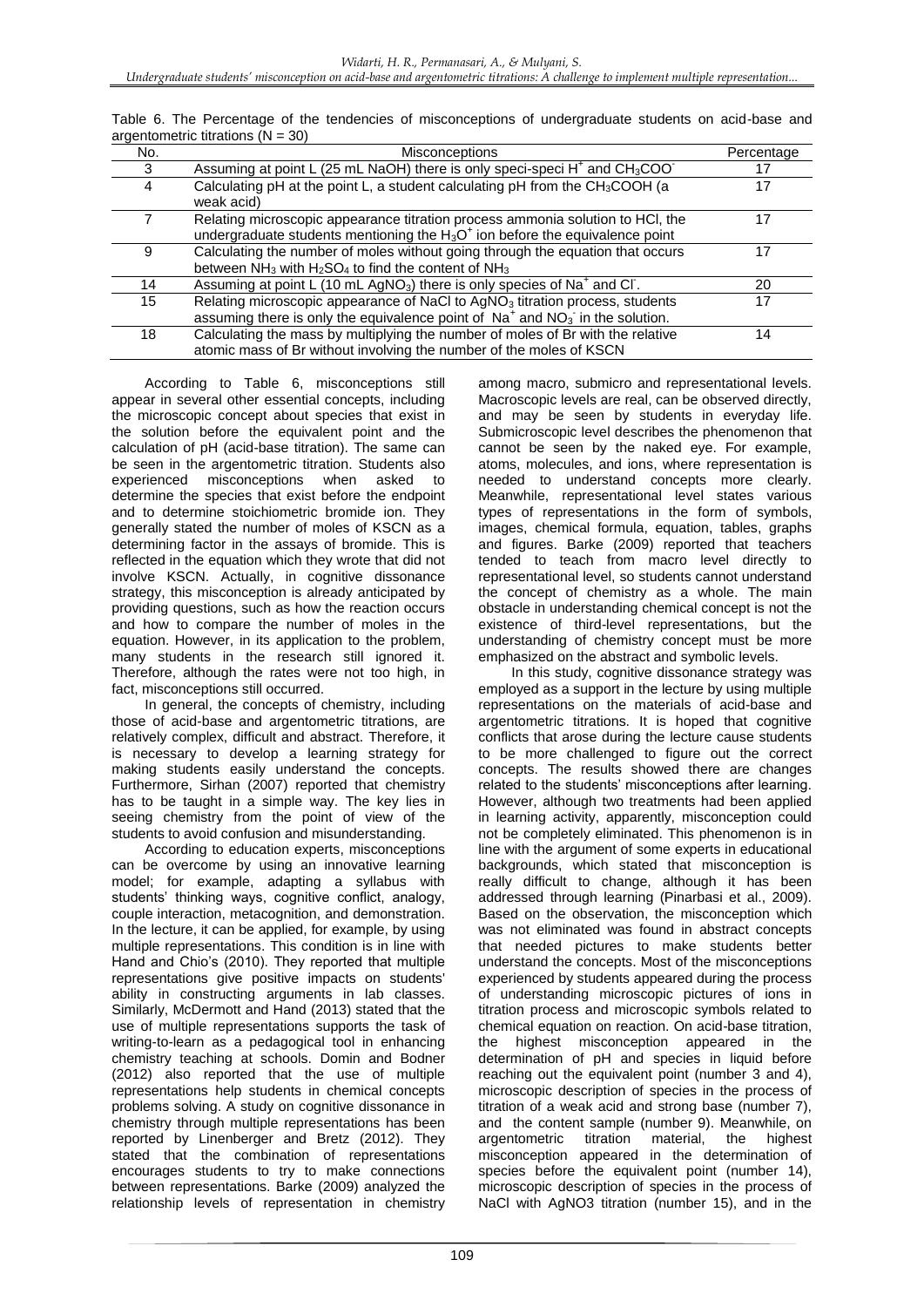determination of content sample (question 18). Based on the findings, it can be concluded that both treatments have the same misconception pattern. The results also showed that misconceptions are more prevalent on questions applying cognitive levels (C3).

The similarity between misconception patterns on acid-base and argentometric titrations before the equivalent point can be seen in the questions number 3 (17%), 4 (17%), and 4 (20%). On the acid-base titration on Question 3, students mentioned that the species existing in the solution before reaching the equivalent point were the H+ and CH3COO- ions. A salt should also be formed from CH3COONa, which is the result of the reaction. This answer had an impact on the determination of pH on Question 4. Students calculated the pH from the weak acid that should be the buffer pH from the solution because the species that exist in the solution are actually H+, CH3COO-, and CH3COONa, which is a mixture of a weak acid with its salt. On the argentometric titration (question 14), most students incorrectly identified the ions in the liquid. Before the equivalence on NaCl and AgNO3 titration, the species on the solution should be Na+, Cl-, NO3- ions, and solid AgCl. Most of the students did not know about this and assumed that there were only Na+ and CI- in the liquid.

Similar misconception also appeared in the questions number 7 (17%) and 15 (17%), which are related to microscopic pictures in titration process. Question 7 and 15 are related to microscopic description of dominant species in solution before the addition of titrant, before the equivalence point is reached, when the equivalent point is reached, and after the equivalent point is reached. In question number 7, before the equivalent point there were still students who mentioned the H3O+ in solution. Supposedly, H3O+ was up to react with OH- and species that exist in the solution should be NH4+, Cl-, and NH3. The reason of that condition is because students' lack of understanding in the chemical reactions that occur during the titration process, so that students experienced misconceptions about the species that exist in solution. The same case occurred for question number 15, which is related to the microscopic description of NaCl of titration with AgNO3. Before the equivalent point, the species present in the solution are ion Na+, Cl-, NO3-, and AgCl. There were some students who still chose image A as the answer before the equivalent point and the species that exist in the solution to be Na+, Cl-, Ag+, and AgCl. Actually, the species Ag+ should no longer be there because it was completely reacted with Cl-. From both of these answers, there were still students who had misconceptions related to the species' microscopic appearance on the titration process.

Similar misconception pattern appeared for questions number 9 (17%) and 18 (14%), which are related to the calculation of sample rate. On the acidbase titration, when calculating the number of remaining moles of H2SO4 after reacting with NaOH, most of the students only used the number of the moles to calculate NH3 rate without considering the chemical reaction between NH3 and H2SO4. Hence, there was miscalculation of the needed moles in determining the content of NH3. In the argentometric titration, most of the students experienced

misconception in determining Br rate, which is related to the titration. It was because they calculated the mass by multiplying the number of Br mole with atomic relative mass of Br- only without including KSCN mole number.

The same pattern also occurred in comprehending the concept of calculating sample rate. On the acid-base titration, the highest incomprehension was found in the questions number 9 (53%), and number 11 (30%) on the argentometric titration. With regard to undergraduate students' concept comprehension on the acid-base titration, the greatest percentage was for question number 1 (100%), which was about the identification of pH at an equivalent point. Meanwhile, the greatest percentage of concept comprehension on the argentometric titration was for the question number 13 (93%), which is related to the identification of pAg and species in solution before the addition of titrate. The great percentages were obtained because the concepts often do not need complex calculation and the species in the liquid are already obvious.

According to Figure 1, it can be seen that the misconception was significantly decreased after treatments were applied, where treatments I and II did not give similar results. The misconception decreased, starting from 28.6% to 9.5% (treatment I) and 9.4 % (treatment II). The misconception on treatment I (acid-base titration) was greater than that in treatment II (argentometric titration). It occurred because the materials were more complex and varied. From Figure 1, it also can be seen that there was a decrease in the incomprehension before (25.0%) and after treatment I was applied (23.7%) as well as treatment II (9.6%). This condition gave impacts to the undergraduate students' increased comprehension before and after the treatment, which were 46.4% to 66.8% (after treatment I) and 81.0% (after treatment II), respectively. In other words, those treatments were not able to overcome misconception. However, those treatments have changed concepts' incomprehension into comprehension.

## **CONCLUSION**

The present study has attempted to help students overcome misconceptions on acid-base and argentometric titrations by employing a learning model with multiple representations and dissonance strategy. Similar misconception patterns were mapped in the pre-service students' comprehension of acid-base and argentometric titrations. It was shown that for the topic of acid-based nitration most of the students had the highest misconception in the determination of pH and species in liquid before reaching out the equivalent point, microscopic description of species in the process of titration of a weak acid and strong base, and the content sample. Meanwhile, on argentometric titration material, the highest misconception was found in the determination of species before the equivalent point, microscopic description of species in the process of NaCl with AgNO3 titration, and determination of content sample. The learning model employing multiple representations with cognitive dissonance could not fully eliminate students' misconceptions; however, the learning model successfully changed students' incomprehension to comprehension.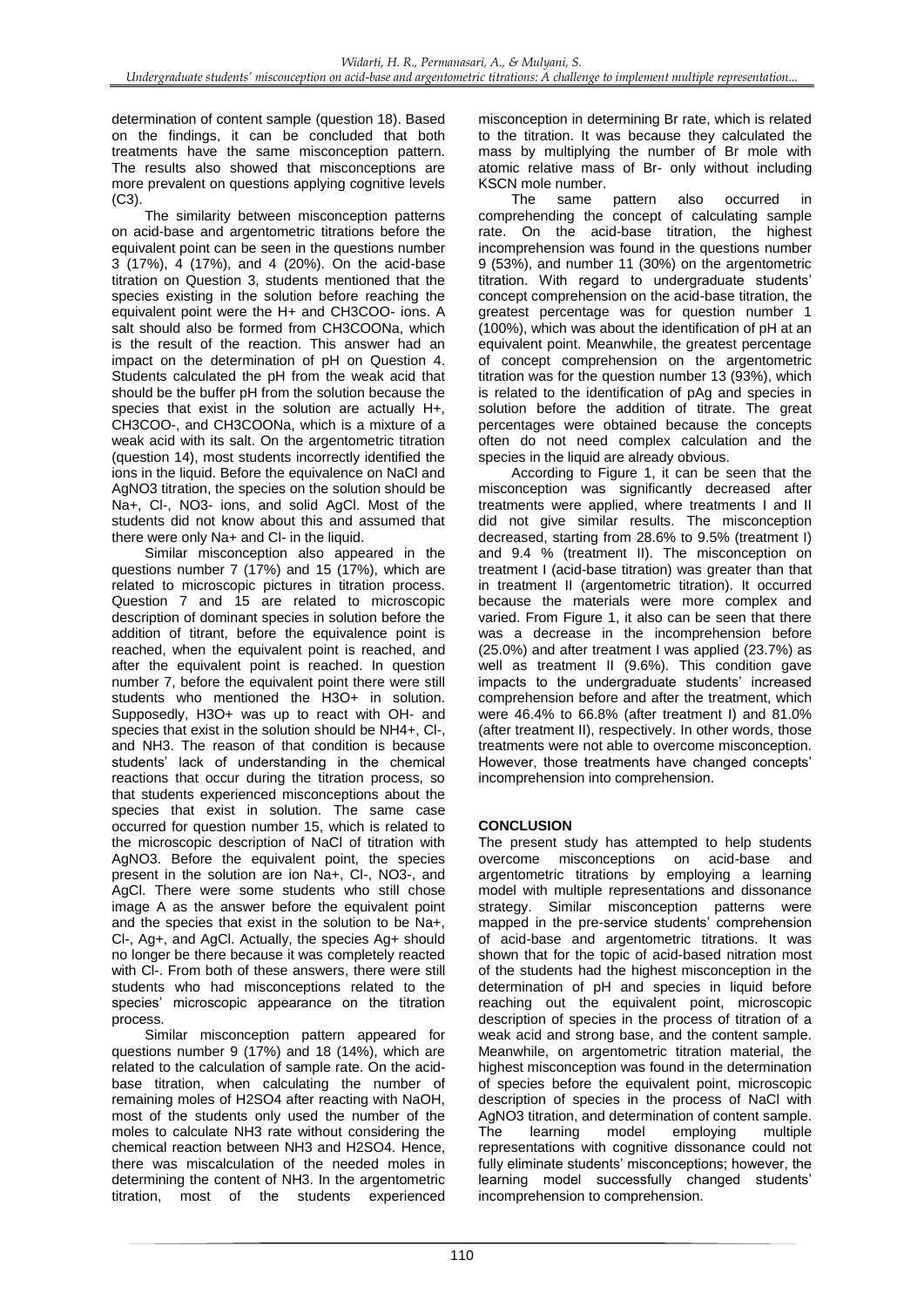Preservice teachers as the future teachers should be able to eliminate their own misconceptions in order to help their future students. Applying multiple representations in learning with dissonance strategy can be one of the alternatives to overcome this problem.

## **REFERENCES**

- Anderson, R. F., & Krathwohl, D. R. (2001). *A taxonomy for learning, teaching, and assessing: A revision of blooms's taxonomy of educational objectives*. NY, USA: Addison Wesley Longman, Inc.
- Barke, D. H., Al Hazari, & Yitbarek, S. (2009). *Misconceptions in chemistry. Adressing Perceptions in Chemistry Education.* Verlag Berlin Heidelberg, Germany: Springer. https://doi.org/10.1007/978-3-540-70989-3\_6
- Chiu, M.H. & Wu, H.K. (2009). The role of multimedia in the teaching and learning of the triplet relationship in chemistry. In: J.K. Gilbert & D. Treagust (Eds). *Multiple Representations in Chemical Education: Models an Modeling in Science Education* (pp. 251-283). Dordrecht: Springer. https://doi.org/10.1007/978-1-4020- 8872-8\_12
- Clement, J. (1987). Overcoming student' misconception in physics: The role of encoring intuition and analogical validity. *The proceeding of the third international on misconception and educational strategies in science and mathematics.* Ithaca, NY: Cornell University.
- Cros, D., Chastrette, M., & Fayol, M. (1988). Conceptions of second year university students of some fundamental notions in chemistry. International *Journal of Science Education, 10*, 331–336.
- https://doi.org/10.1080/0950069880100308 Cros, D., Maurin, M., Amourouz, R., Chastrette, M., Leber J., & Fayol, M. (1986). Conceptions of first-year university students of the constituents of matter and the notions of acids and bases. *European Journal of Science Education, 8*,
- 305−313. https://doi.org/10.1080/0140528860080307
- Damanhuri, M. I. B., Treagust, F. D., Won, M., & Chandrasegaran, L. A. (2016). High school students' understanding of acid-base concepts: An ongoing challenge for teachers. *International Journal of Environmental & Science Education, 11*(1), 9-27.
- Domin, D., & Bodner, G. (2012). Using students' representations constructed during problem solving to infer conceptual understanding. *Journal Chemical Education, 89*, 837−843. https://doi.org/10.1021/ed1006037.
- Dreyfus, et al. (1990). Applying the cognitive conflict strategy for conceptual change-some implications difficulties and problem. *Journal of Research in Science Teaching. 74* (5), 555-569. https://doi.org/10.1002/sce.3730740506.
- Festinger, L. (2014). Cognitive Dissonance. Retrieved from

http://en.wikipedia.org/wiki/Cognitive\_dissonanc e.

Gurel, K., D., Eryilmaz, A., & McDermott, C., L. (2015). A review and comparison of diagnostic instruments to identify students' misconceptions in science. *Eurasia Journal of Mathematics, Science & Technology Education, 11*(5), 989- 1008.

- Hakim, A., Liliasari, & Kadarohman, A. (2012). Student understanding of natural product concept of primary and secondary metabolites using CRI modified. *International Online Journal of Educational Sciences, 4*(3), 544−553.
- Hand, B., & Chio, A. (2010). Examining the impact of student use of multiple modal representations in constructing arguments in organic chemistry laboratory classes. *Res Sci Educ, 40*(29), 29−44. https://doi.org/10.1007/s11165-009- 9155-8
- Hasan, S., Bagayoko, D., & Kelley, E. L. (1999). Misconceptions and the certainty of response index (CRI). *Physics Education, 34*(5), 294−299. https://doi.org/10.1088/0031-9120/34/5/304
- Kala, N., Yaman, F., & Ayas, A. (2013). The effectiveness of predict–observe–explain technique in probing students' understanding about acid–base chemistry: a case for the concepts of ph, pOh, and strength. *International Journal of Science and Mathematics Education, 11*, 555-574. https://doi.org/10.1007/s10763- 012-9354-z
- Kurbanoglu, N. I., & Akin, A. (2010). The relationships between university students' chemistry laboratory anxiety, attitudes and self-effiency beliefs. *Australian Journal of Teacher Education, 35*(18), 48−59. https://doi.org/10.14221/ajte.2010v35n8.4
- Lee, G., Kwon, J., Park, S.S., Kim, W.J., Kwon, G.H., & Park, K.H. (2003). Development of an Instrument for Measuring Cognitive Conflict in Secondary-Level Science Classes. *Journal of Research in Science Teaching, 40*(6), 585–603. https://doi.org/10.1002/tea.10099
- Linenberger, J. K., & Bretz, L. S. (2012). Generating cognitive dissonance in student interviews through multiple representations. *Chemical Education Research & Pracice, 13*, 172−178. https://doi.org/10.1039/C1RP90064A
- Luoga, N. E., Ndunguru, A. P., & Mkoma, L. S. (2013). High school students' misconceptions about colligative properties in chemistry. *Tanzania Journal of Natural & Applied Sciences, 4*, 575−581.
- McDermott, A. M., & Hand, B. (2013). The impact of ebedding multiple modes of representation within writing tasks on high school students' chemistry understanding. *Instructional Science, 41*, 217−246. https://doi.org/10.1007/s11251- 012-9225-6
- Nakhleh, M. B., & Krajcik, J. S. (1994). Influence of levels of information as presented by different technologies on students' understanding of acid, base, and ph concepts. *Journal of Research in Science Teaching, 31*(10), 1077-1096. doi:10.1002/tea.3660311004
- Ozmen, H., & Yildirim, N. (2005). Effect of work sheets on student's success: Acids and bases sample. *Journal of Turkish Science Education, 2*(2), 10-13.
- Pinarbasi, T., Sozbilir, M., & Canpolat, N. (2009). Prospective chemistry teachers' misconceptions about colligative properties: boiling point